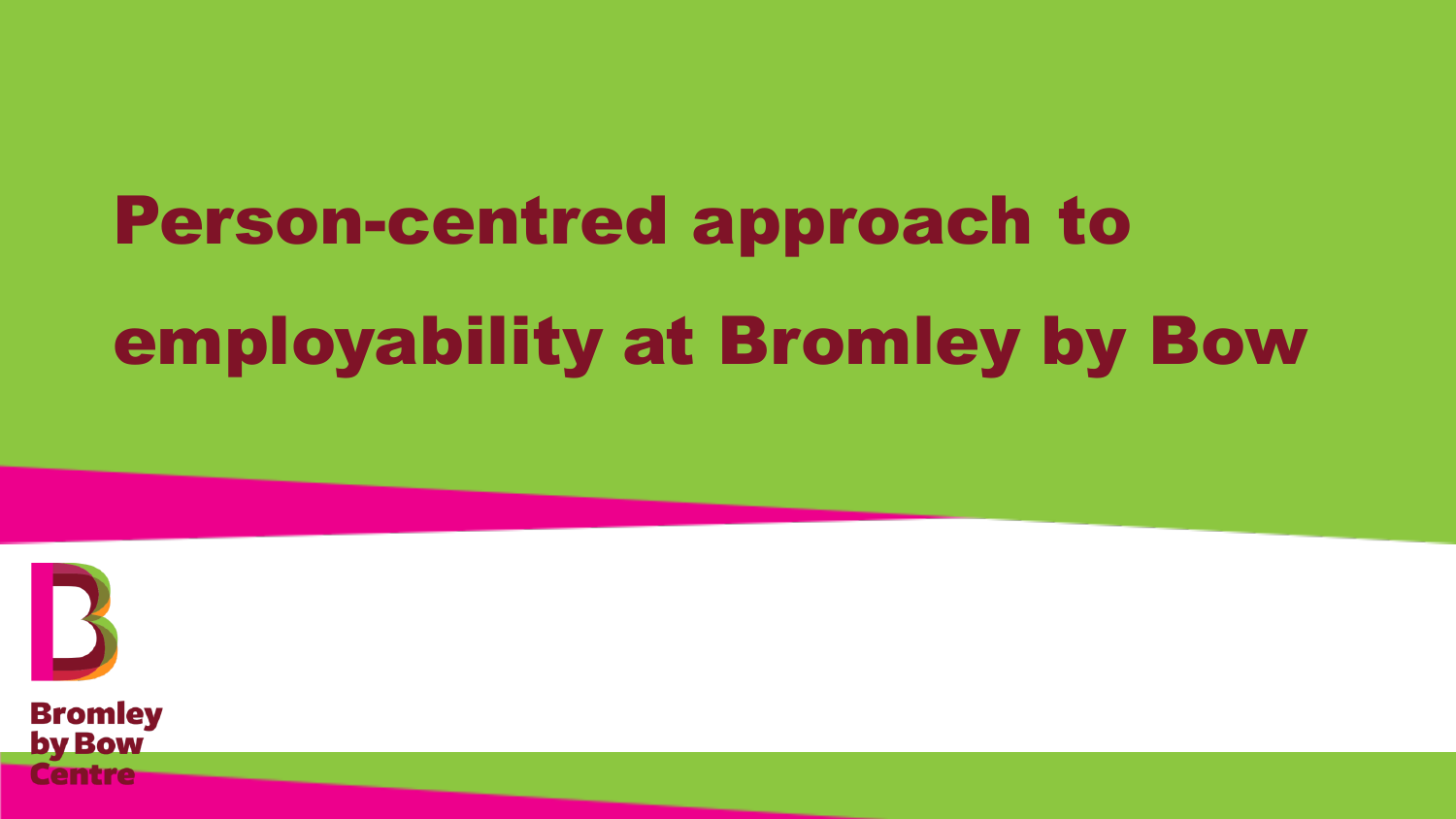

# Underlying assumptions

- Many residents in Tower Hamlets face multiple and intersecting barriers
- Employment is a distant or unimagined prospect for many
- Addressing issues in isolation does not deliver sustainable employment outcomes

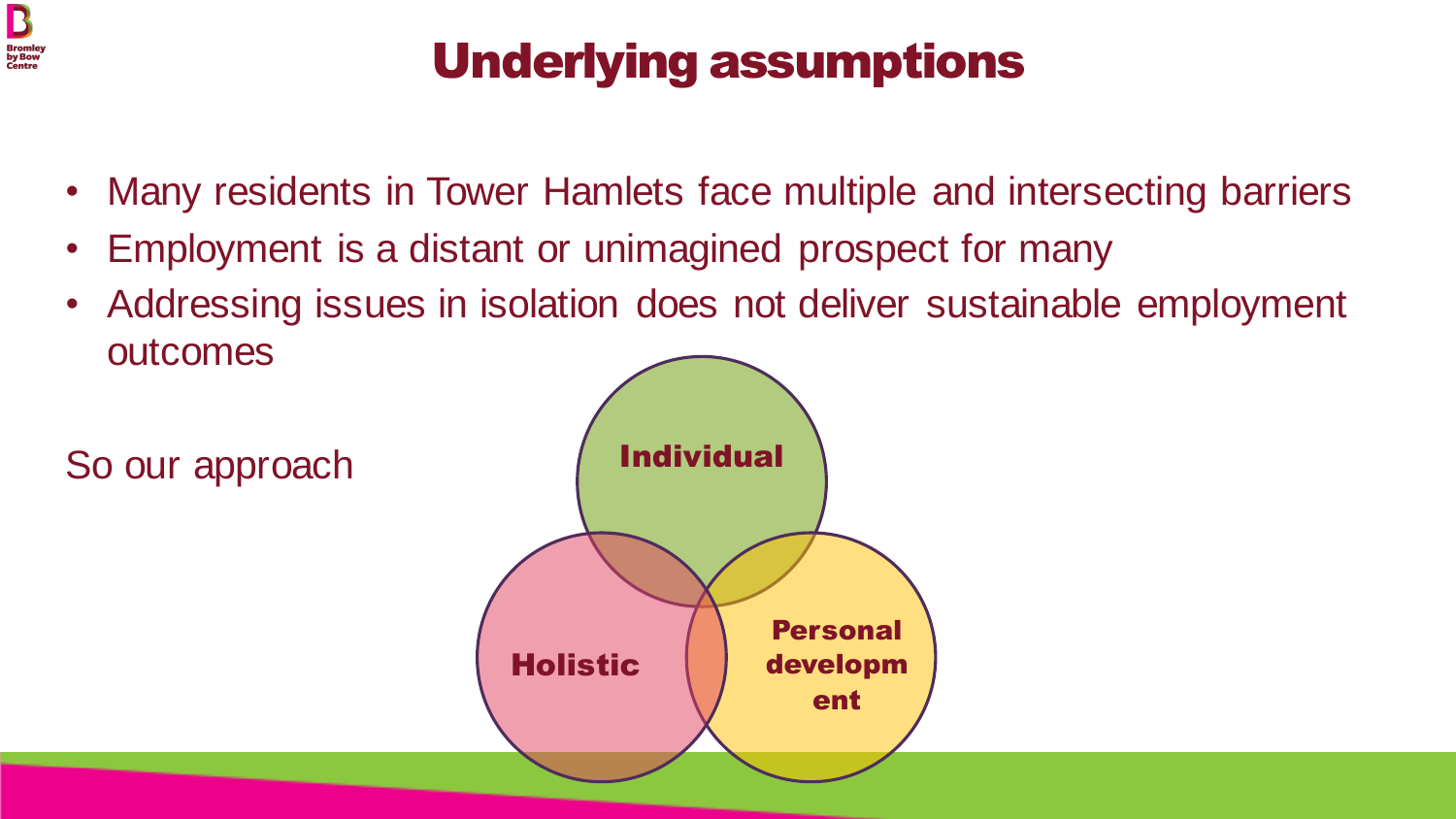### **Delivery Principles**

- A social prescribing approach, with dedicated case workers
- Early identification of what may inspire the participant
- Trust building
- Co-creation
- Flexible and adaptable programme
	- ✓ Personal resource development;
	- $\checkmark$  Basic, life and employability skills;
	- ✓ Sector application skills and progression
- Wide range of partners to allow individualised programmes
- Activities contextualised in, but not limited to, key sectors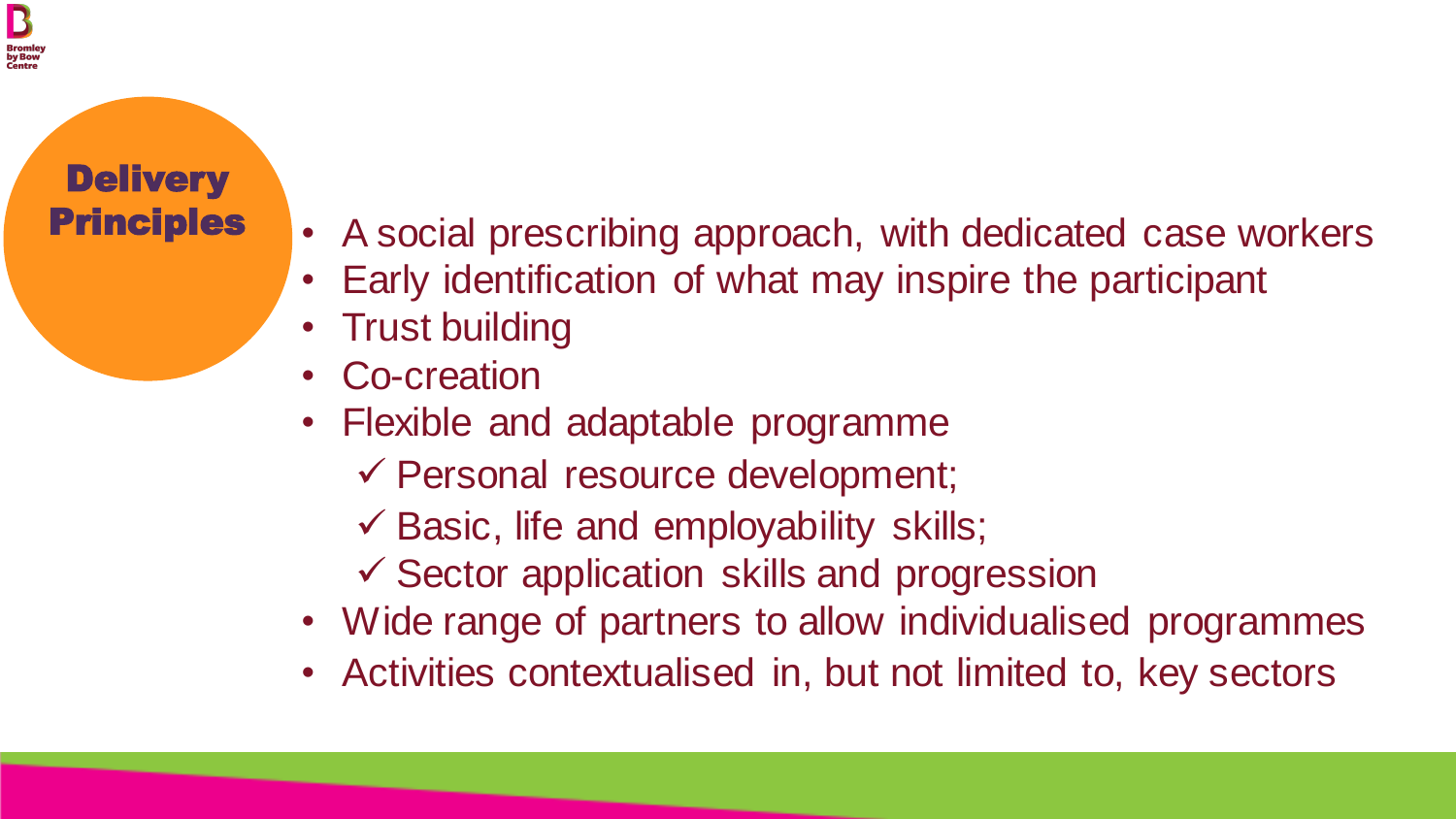#### $\mathbf B$ Bromle<br>by Bow

## **Outcome**

- Wellbeing
- Basic needs met
- Strengthening personal resources
- Built knowledge and skills
- Connected to others
- Contributing to the community

# **Indicators** could be:

- Improved mental health
- Housing issue resolved
- Increased confidence
- Skills to progress to FE, training
- Contributing to team activity
- Volunteering

Indicators tailored to programmes and individual

**Outcomes**